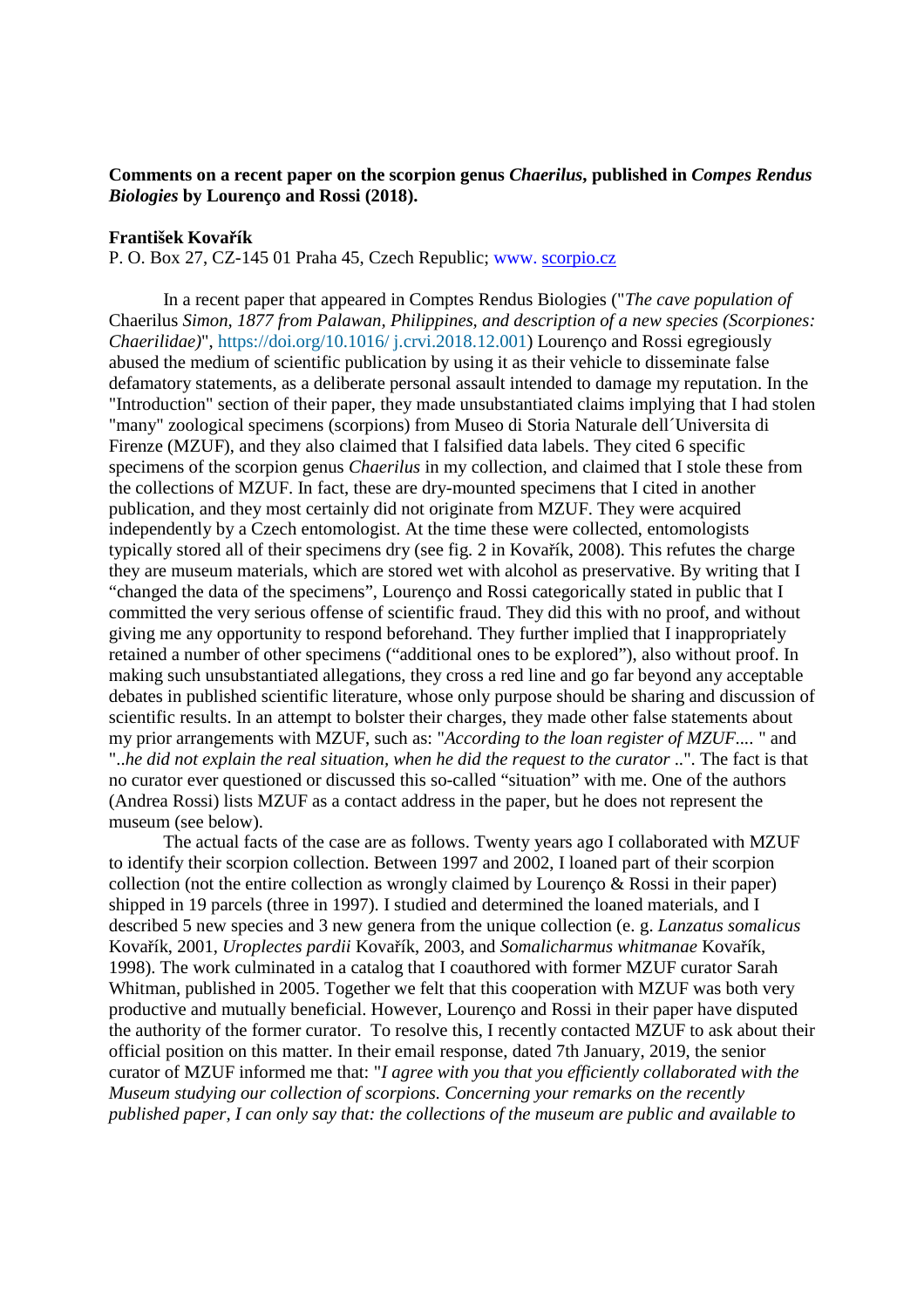## *all scientists (professionals or amateurs) for scientific studies; every scientist studying our material is responsible for the results and the opinions he publishes; in the specific case, dr. Rossi is not member of our staff, but just one of the many scientific collaborators that the Museum has.*"

 Lourenço and Rossi apparently blame me, by default, for any perceived discrepancies between MZUF scorpion specimen logs or loan registers, and whatever is visible on museum shelves. In their minds, I must have hatched some devious scheme to rob the very institution that had I worked so hard to assist and collaborate with in an honest scientific endeavour. But it is important to know that I was not the only scientific collaborator in that time period who studied the scorpion collections of MZUF. Most of their specimens were also loaned out to Muséum national d'Histoire naturelle, Paris, which coincidentally is currently the institution of Dr Lourenço. In the Paris loans that were returned to MZUF, it was troubling to find that while some of the original labels were retained, others were missing and replaced by new labels, an irresponsible practice that can lead to serious problems in keeping track of the identities of specimens (see for example Kovařík et Whitman, 2005: 112). Many troubles in taxonomic science have been to linked to mislabeling of specimens (e. g. Ojanguren-Affilastro, Volschenk & Mattoni, 2018). During our work on MZUF materials, we also found over 100 specimens including types covered by an old, long overdue loan from another Italian museum, and Sarah Whitman arranged their return (see Kovařík, 2003: 159, Addendum).

 Readers may react with disbelief when they witness two authors, one with an important sounding title and lengthy publication list, maliciously slandering and smearing another scientific colleague in print by making false accusations. Why did I become a target? I believe it is because, in my research I merely sought the truth, to illuminate the systematics of a group of animals that interests me. Advancement in science depends on hypothesis testing and critical evaluation of all reported findings. To make progress, it is of course necessary to continually correct errors. In my investigations, I encountered a number of errors in scorpion taxonomy and published corrections. Sometimes I, or other investigators, corrected errors in papers by Lourenço or Rossi, or engaged in vigorous academic debate which is healthy for science. Over the years, the errors accumulated and became rather common (see e. g. Ochoa et al. (2013), Kovařík, Teruel & Lowe (2017), Kovařík (2018), Ojanguren-Affilastro, Volschenk & Mattoni (2018), to cite just a few of many). Unfortunately, instead of keeping to scientific issues, or accepting error corrections and moving on, Lourenço and Rossi now seek to destroy my reputation with lies. Such a toxic abuse of academic authority, to silence anybody trying to correct scientific errors, poisons the very foundations of the scientific method.

## **References**

KOVAŘÍK, F. 2003. Scorpions of Djibouti, Eritrea, Ethiopia, and Somalia (Arachnida: Scorpiones), with a key and descriptions of three new species. *Acta Societatis Zoologicae Bohemicae*, 67: 133–159.

KOVAŘÍK, F. 2008. The presence of *Chaerilus chapmani* Vachon & Lourenço, 1985 (Scorpiones: Chaerilidae) on the Palawan Island (Philippines). *Boletín Sociedad Entomológica Aragonesa*, 43: 495–496.